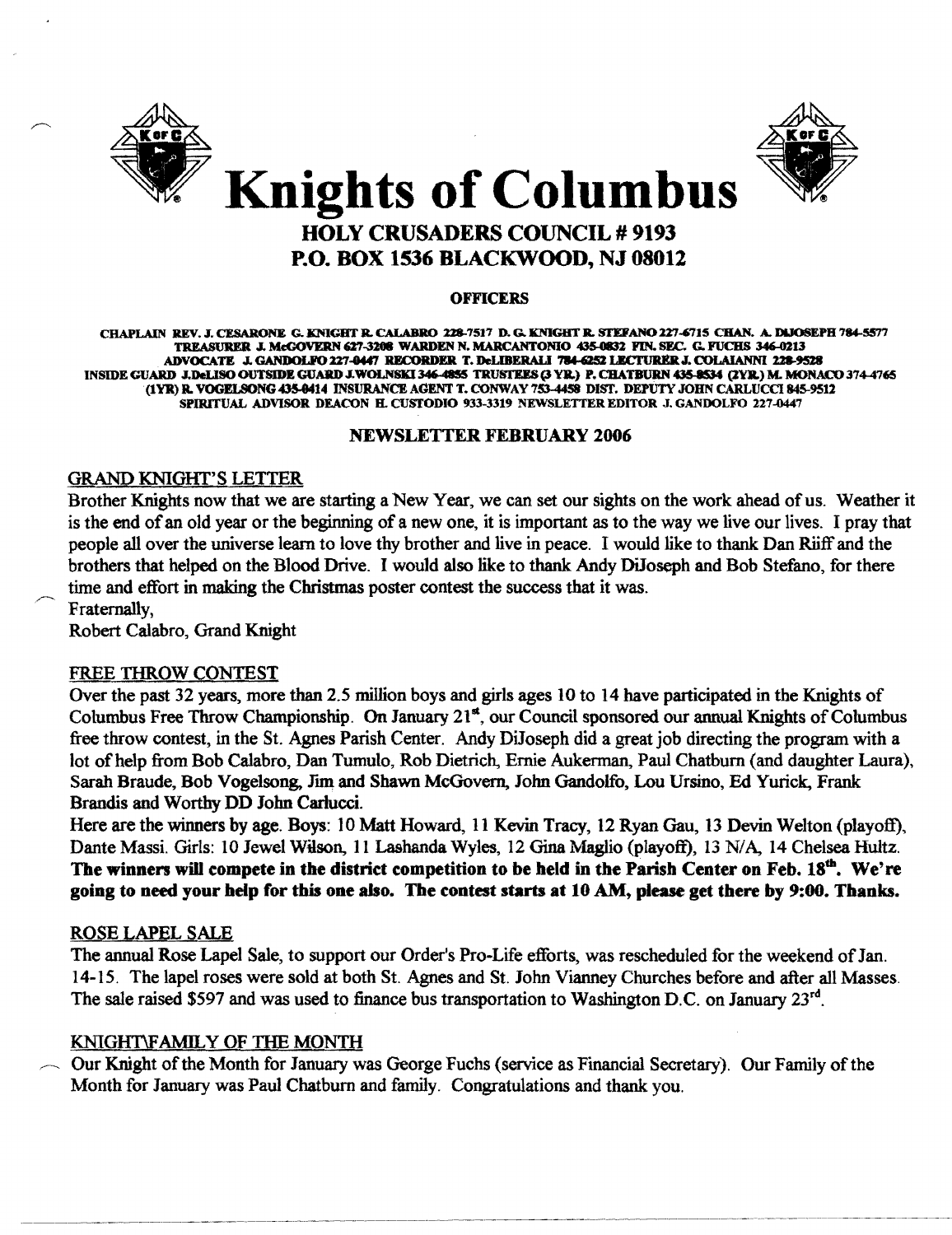## BLOOD DONOR DRIVE

Our Council sponsored a Red Cross Blood Donor Drive on January 10<sup>th</sup> in the St. Agnes Parish Center. Once again, we thank Dan Riiff for making the donation as painless as possible by providing a buffet dinner to all donors. The result was a big success because we collected 94 pints, which exceeded our quota by a wide margin. There were several other of our members that we would like to thank for. helping with the drive: Bob Calabro. Andy DiJoseph, Frank Puchalski and Frank Maggio. We would also like to thank Alison Lusardi (Dave's daughter) for her donation of time and energy to this worthy cause.

We are also very pleased to report that Dan Rijff has been recognized by the Camden-Gloucester Chapter for his highly successful blood donor drives.

## CHAPLAIN'S CORNER

The reason you are able to enjoy pleasure is that God made you in His image. Giving pleasure to God is called worship. Worship is a life style. When we worship, our goal is to bring pleasure to God, not ourselves. If you say "I didn't get anything out of worship today," then you worshiped for the wrong reason. Worship isn't for you, it's for God. Work becomes worship when you dedicate it to God and perform it with an awareness of His presence. Your everyday life, sleeping, eating, working should be made an offering to God.

#### MARCH FOR LIFE-WASHINGTON D.C.

Once again, our Council sponsored participation in the annual Pro-Life march on January  $23<sup>rd</sup>$ . With the funds raised from our Rose Sale, we provided free bus transportation to Washington for those protesting abortion. We would like to thank our Pro-Life Director, Rob Dietrich for his efforts in directing this important program.

## DEGREE NEWS

We would like to congratulate Ed Condon and Dan Tumolo on the occasion of their taking the Second Degree at an Exemplification held at Sancta Familia Council, Sewell, on January 19<sup>th</sup>.

#### KNIGHTS OF COLUMBUS INSURANCE

Here is a simple statement from the Privacy Notice our members receive from the Knights of Columbus with their insurance policies:

"We never sell lists of the names and addresses of our insured to any vendor of goods or services." Think about all of the vendors who contact you because your financial institutions take advantage of your customer status, by selling information about your account to whoever is willing to pay. And nearly all insurance and investment firms have very active relationships with affiliated banks, credit card companies, and other subsidiaries, and all of them, as your privacy notice will state, are given access to your records, unless you file a written protest. We think our way is better. We respect our members' privacy, and we follow the strictest ethics in the insurance industry to maintain that privacy. It's one of the intangible benefits of our insurance, annuity and long term care programs, but an important one for our members and their families, and another great reason to trust the Knights of Columbus for your insurance and retirement security. Call me anytime for an appointment, I'd. like to hear from you! Tom Conway, FICF, CIC Fraternal Benefits Counselor (856) 753-4458

#### ANNUAL SURVEY

In accordance with Supreme requirements, our Annual Survey of Fraternal Activity was filed.

#### FOURTH DEGREE NEWS

The Bishop Schad Assembly thanks the 48 people who attended and enjoyed the Casino trip. The bus was full and the trip netted \$600 for the treasury. The Bishop Schad Assembly meets on the third Wednesday of the month, at 8:00 PM, Holy Family Church Hall, Sewell.

#### FIRST FRIDAY ADORATION

Exposition of the Blessed Sacrament will take place . in the St. Agnes Chapel on First Friday, Feb. 3rd, following the 9:00 AM Mass, continue until 7:30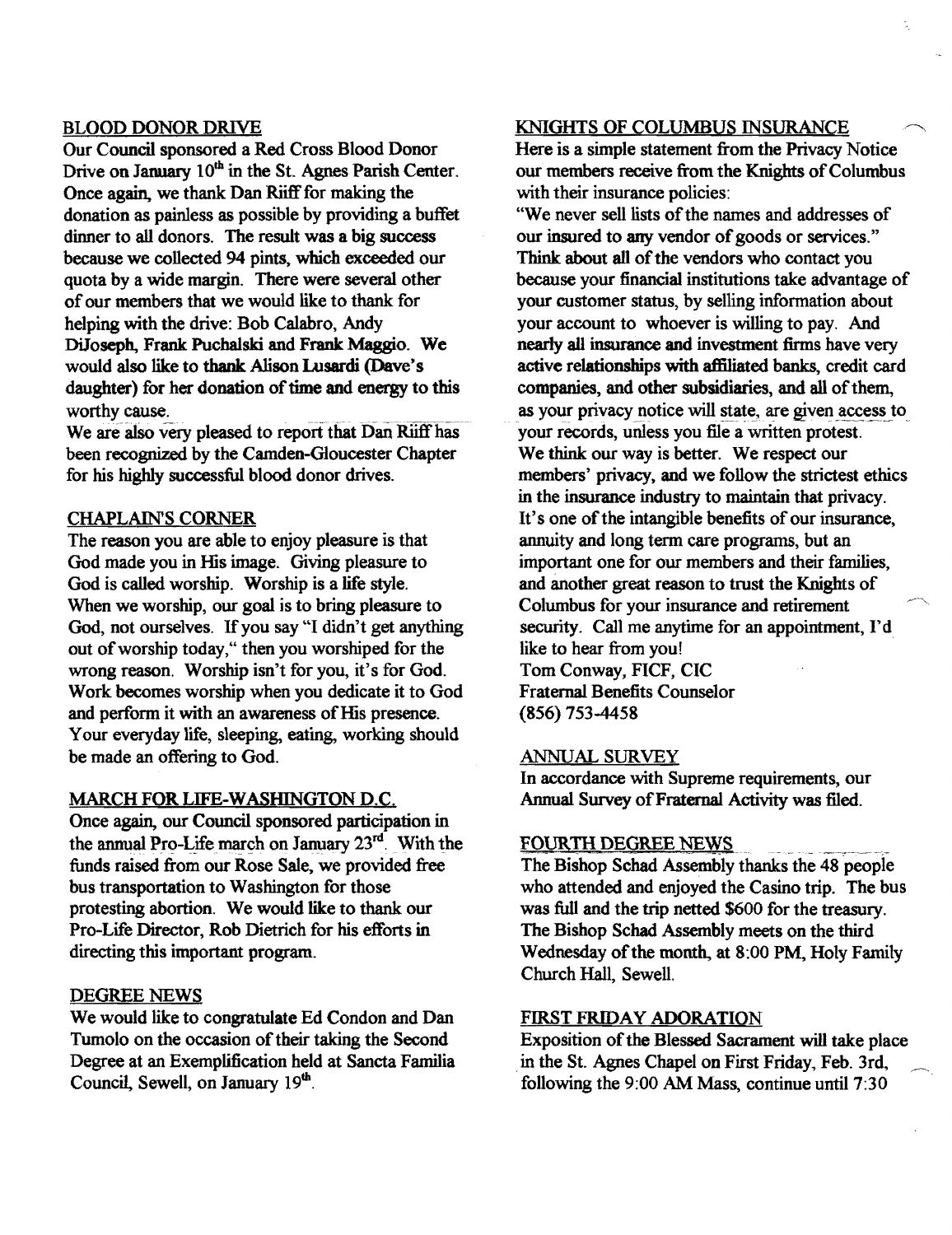PM, and close with Benediction. Please try to stop in during the day and spend some time with the Lord.

#### MALVERN RETREAT

A large group of retreatants from our Council attended the annual Malvern Retreat during the weekend of Jan. 13-15. This is a wonderful and spiritually uplifting experience, and we highly recommend it. This year, 14 members and 2 friends enjoyed this weekend. Members attending were Mario Monaco, John Colaianni, Russ Mogavero, Joe Tiberii, AI Guarini, Sal Polo, Ted Tratka, 10bn Gandolfo, Bob Enos (and son), John Sirolli, Chip Tolen, Ray Zarzecki, Tony Rutigliano' and Fred Durso.

#### ANNUAL DUES

The initial response to the billing of annual dues was pretty good, but not complete. Please take care of this requirement before you do another thing. Thank you.

#### **BEAT MICHIGAN**

You will probably be hearing this a lot during the next two years. Our Worthy State Deputy, Reggie Beckett, has adopted this as our State Council's challenge for his administration. Michigan is the state immediately ahead of New Jersey in membership, and his challenge to us is to pass them. Recruiting new members is everyone's responsibility. We will be having another blitz in the coming weeks so start lining up some prospects.

#### COMING ATTRACTIONS

March 1, Ash Wednesday, Lent begins. April 1, Hoagie Sale.

## ONE LAST THING

Before you put this newsletter away, take one last look the back page. A new section has been added as a reminder that the Monte Carlo Night is not just something to be addressed next fall. This section will appear whenever possible to keep this enormous program on our minds throughout the year.

## EDITORAL

This is the logo and motto adopted by the New Jersey State Council for the present administration. The Story Behind the Logo & Pin On this pin, Fr.



McGivney looks out over a symbolic landscape. The distant Sunrise is symbolic of the dawning of a new future day. The road symbolizes the journey yet to be traveled on our way "Back to the Future", while numerous green (in color their green) hills represent the many milestones

we'll pass along the way. For our Council this is not some distant part of our Order. This means us, here and now. Vivat Jesus.

#### FEBRUARY BIRTHDAYS AND ANNIVERSARIES

The following Brothers or members of their families will celebrate their birthdays this month: Sal Aversa, Tony Cannata, Rev. Jeffrey Cesarone, John Colaianni, Edward D~ Andrea, Bill Dunn, Caitlin Gallagher, AI Guarini, Paul Heim, Sr., Bill Higgins, Ron Kentrus, Ron Lawrence, Mike Malatesta, John Muldowney, Jeremiah O'Connell, Mike Poiez, Dan Riiff, Anthony Rutigliano, Gina Sirolli, John Venuti and Paul Woyciechowski.

The following members will celebrate their anniversaries this month: Mr.&Mrs. Paul Chatbum, Mr.&Mrs. John Gandolfo. CONGRATUALTIONS If we missed someone's birthday or anniversary, please contact John Gandolfo (227-0447).

#### IMPORTANT DATES

- Feb. 2 Officers Meeting (8 PM Church St.)
- Feb. 3 First Friday (St. Agnes Chapel)
- Feb. 9 Council Meeting (8 PM Church St.)
- Feb. 18 Free Throw Round 2 (Parish Cntr.)
- Feb. 23 Council Meeting (8 PM Church St.
- Mar. 2 Officers Meeting (8 PM Church St.)
- Mar. 3 First Friday (St. Agnes Chapel)
- Mar. 9 Council Meeting (8 PM Church St.)
- Mar, 23 Council Meeting (8 PM Church St.)